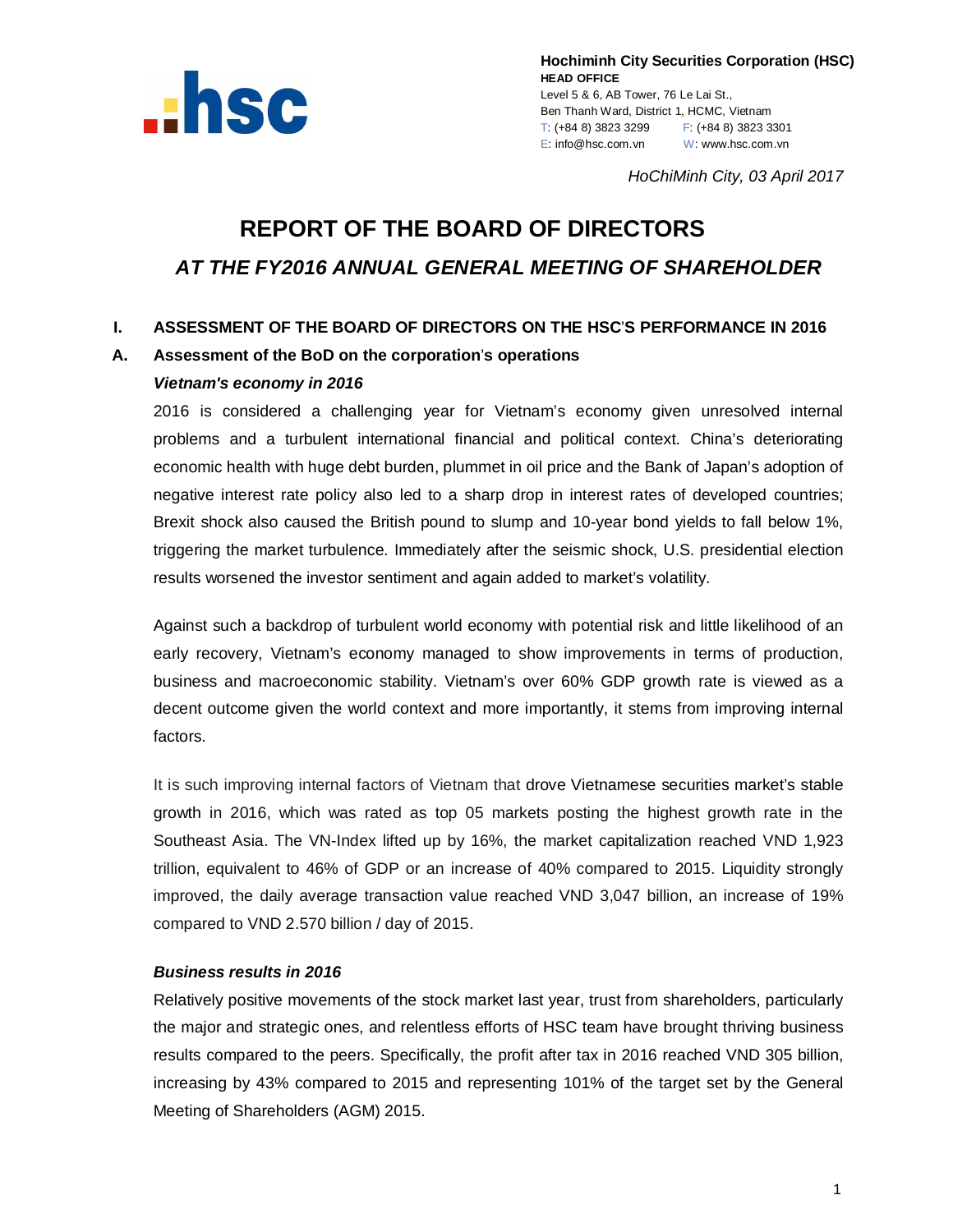HSC's brokerage market share in 2016 represents 11.2% of the total market, higher than that of 10.4% in 2015 but still falls short of the planned target of 11.8%. However, we still strive to grasp every opportunity to increase market share without compromising sustainable development strategy. Retail client brokerage market share rose to 7.1% from 6.9% in 2015 institutional client brokerage market share also increased to 3.9% from 3.4%, exceeding the target.

## **B. The BoD**'**s supervision over the Chief Executive Director and Board of Management**

In 2016, the BoD maintained supervision over the CEO and BoM in implementing the resolutions passed by AGM and BoD as follows:

## **1. Methods of supervision**

The Board of Directors and the Supervisory Board thoroughly understood the operations of the Company, enabling them to assist the CEO and the Management Team in the fulfilment of their respective responsibilities.

Representatives of the Board sub-committees regularly reported at the meetings of the Board of Directors as follows:

- The Board Risk Management Committee reported all significant risks arising in each quarter, and proposed recommended action plans to mitigate these risks; and
- The Board Internal Audit Committee reported on the number of internal audits conducted in the quarter, including audit findings and recommendations for strengthening the internal control environment.
- The Board Remuneration Committee reported on the Employee Stock Ownership Plan (ESOP 2016) and approved the remuneration plan for 2016.

The Board of Directors and the Supervisory Board assessed the feasibility of all action plans and all recommendations, seeking to provide more practical solutions where applicable.

The Board of Directors issued resolutions after each periodic meeting and upon request, to approve the business results for each quarter. The Board also provided strategic guidance, oversight and input relating to the state of the markets and general economy which was used to help develop business plans for the subsequent quarter. Regular communication by the Board with the CEO and Management Team helped to oversee the implement of these plans to help meet HSC's strategic objectives.

## **2. Results of supervision**

Business results in 2016 with the basic financial indicators are as follows:

 *Unit: VND million*

| <b>Target</b>     | 2016    | 2015    | Change | <b>2016 Plan</b> | % Plan |
|-------------------|---------|---------|--------|------------------|--------|
| Revenue           | 824.245 | 591.139 | 39%    | 734.593          | 112%   |
| Profit before tax | 385.383 | 271.500 | 42%    | 376.357          | 102%   |
| Profit after tax  | 304.531 | 213.310 | 43%    | 301.086          | 101%   |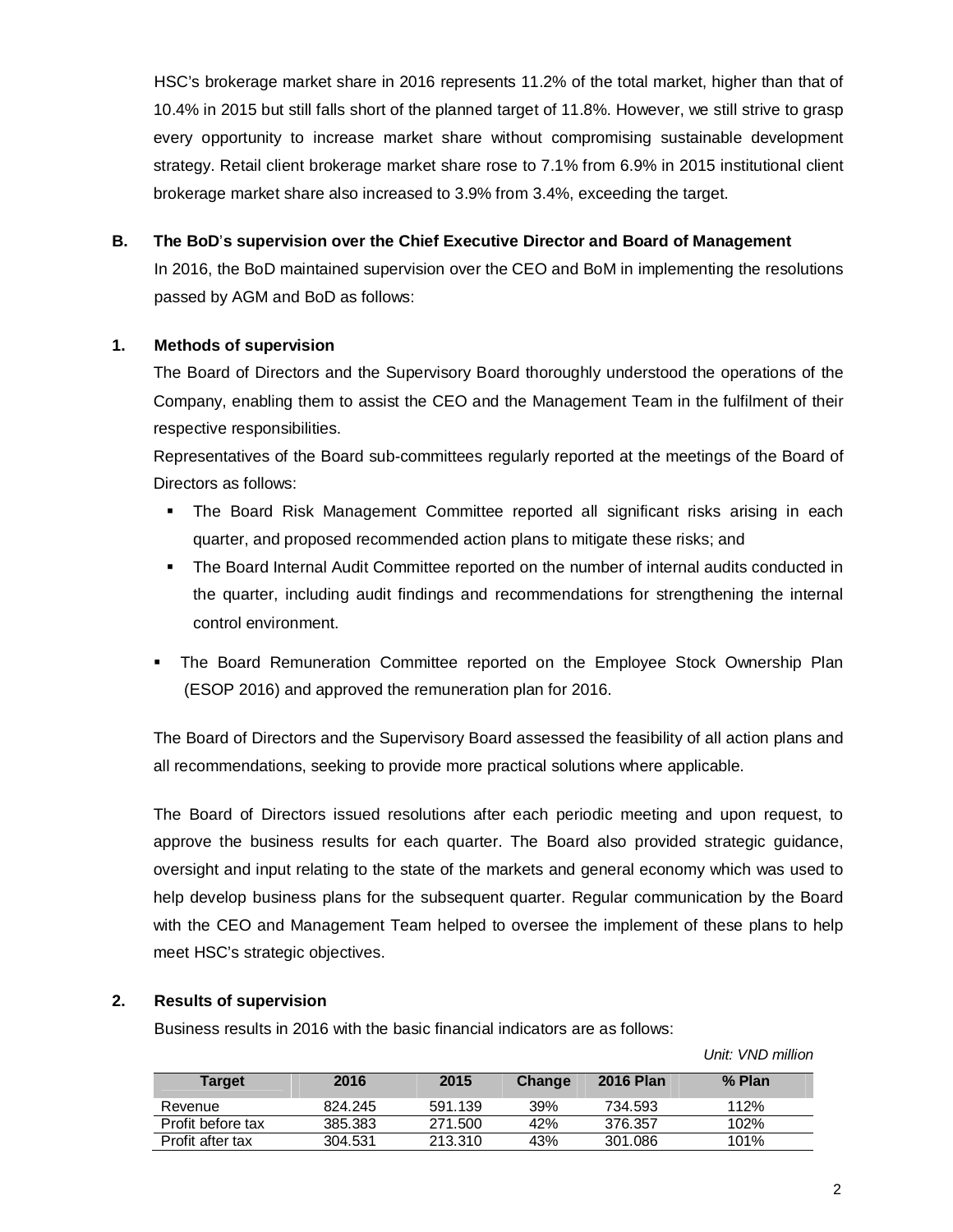#### **3. Conclusion**

In accordance with our Company Charter and policies & procedures, the Board of Directors delegates the Management Team to carry out the daily operational activities of the Company and to implement strategic decisions aligned with our business plans. Through quarterly reports on business performance, the Company's daily operation reports, and ad-hoc management reports, the Board of Directors evaluates that the CEO and the Management Team have executed their duties in compliance with prevailing laws; the Company Charter and the AGM shareholders' resolutions. Additionally, the Board of Directors has conducted and performed their duties with care, professionalism and integrity, thus protecting the interests of the Company and its shareholders. CEO and the Management Team had fulfilled to the best of their efforts the business plan adopted by the AGM 2015. They also contributed to building the business environment based on sustainable development, improving corporate governance; enhance the role of risk management and control.

#### **C. Plans and strategies of the Board of Directors**

In the context of potentially turbulent world economy and unresolved internal problems of Vietnam, 2017 is projected to be faced with many difficulties and challenges.

Recognizing the current difficulties is an opportunity for the economy in general and each business in particular to review its existing strategy and corporate enterprise values in a sustainable manner through affirming strong financial status, improving competitiveness and pursuing sustainable - effective growth, the BoD aims to focus on the following activities in 2017:

- **Develop strategic business development plans;**
- Strengthen and promote core business activities of the Company through diversifying product ranges, improving the quality of service to customers and seizing new opportunities in the stock market as a basis for research, development and diversification of products which maximize customers' benefits and experience.
- Enhancing corporate governance as well as risk management and risk control responsibilities in financial management, accounting and auditing, and enterprise risk management by upgrading the capabilities and competencies of the committees under the
- Continuing to enhance transparency in business operations, and ensuring fulfillment of the Board of Directors' independent members 'responsibilities;
- Committing to standardizing our procedures to drive efficiency gains, aligning our current processes with applicable laws, especially relating to information security, risk management, internal controls, internal audit and margin lending;
- **Increasing the efficiency of capital utilization through enhancing products and services** offerings, as well as investing in research and development activities for new products and services to meet international standards, regulatory requirements and clients' needs. Adopt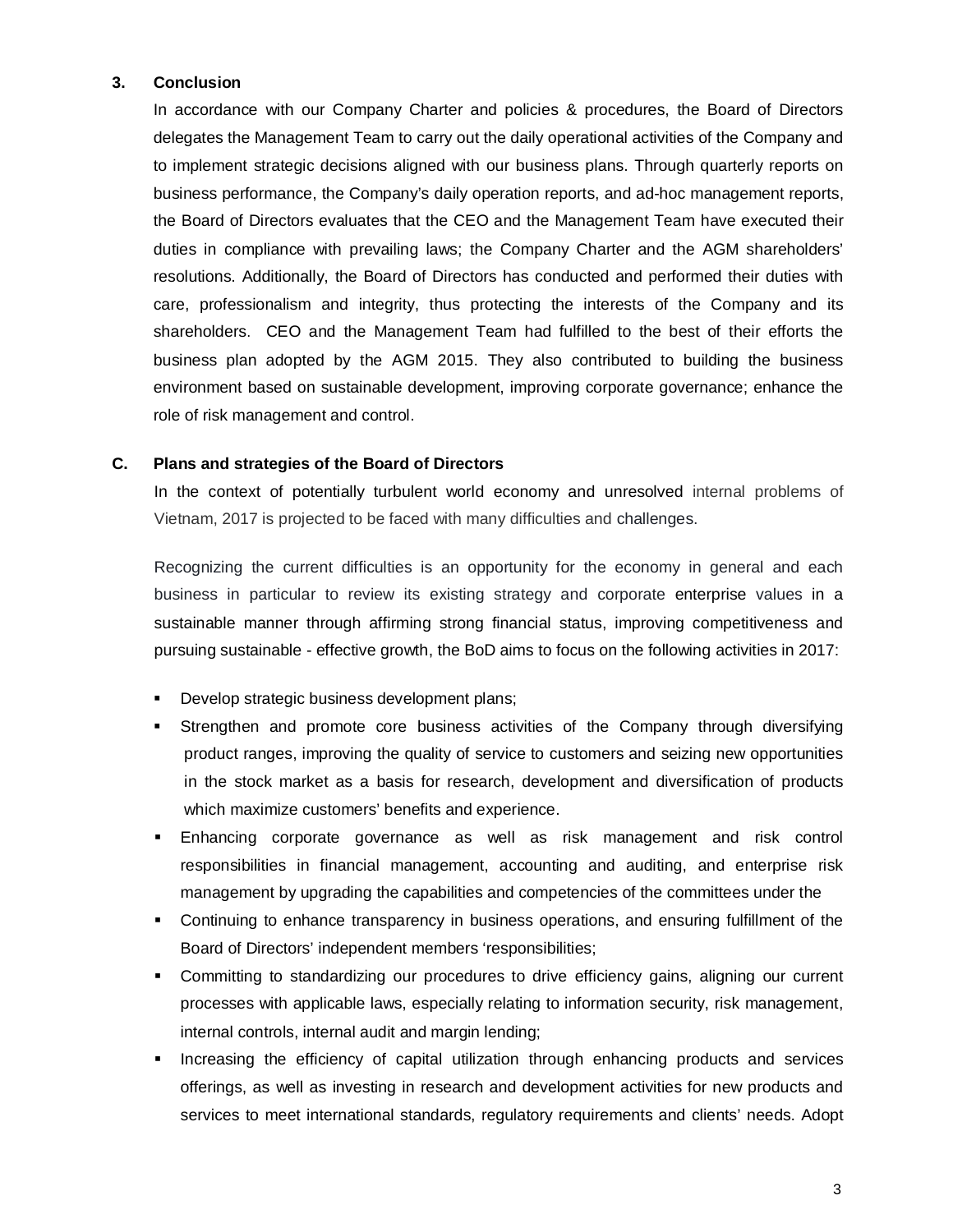the development of the process/procedures, trading system and human resource for the derivatives market and new products;

- Promotion and enhancement of corporate values by sustainable development through participating in drafting strategic CSR development plan;
- Developing a succession plan for the next generation of management

## **II. CORPORATE GOVERNANCE 2016**

Strong corporate governance is an essential element to building a strong business foundation and bringing sustainable value to our business. Our approach to corporate governance is derived from a set of values and behaviours that underpin our daily activities, provide transparency and accountability, and always maximize value to shareholders and stakeholders

We are committed to excellence in corporate governance standards, which we see as fundamental to the sustainability of our business and our performance…

To maximize the corporate values, HSC not only pursues business development objectives to grow revenue and profits but also gradually improves governance capacity in line with international practice, ensuring resources and opportunities are optimized to create sustainable values in the long-term.

## **1. Rights of Shareholders**

## *1.1. Shareholders meeting*

On 21/04/2016, HSC held the 2015 Annual General Meeting (2015 AGM). All procedures, laws and regulations at that AGM were followed to ensure protection of shareholders' benefits and rights.

- All HSC's shareholders in the list on the most recent registration date March 10, 2016 provided by the Vietnam Securities Depository - Ho Chi Minh City Branch received full and clear information relating to the AGM 2015 as detailed in their notice of invitation. AGM 2015 notice of invitation specified the time, venue, agenda and basic information about registering for the Meeting. The full AGM 2015 documents were published on HSC's website in both (02) languages (Vietnamese and English) fifteen (15) days before the date of AGM 2015. In addition, notice of invitation for AGM 2015 was also posted on the Securities Investment Review.
- To facilitate all shareholders and proxy representatives, the 2054 AGM was held on a working day and the admission desk was opened one (1) hour prior the meeting. HSC used barcodes to confirm shareholders' ID and supporting documents as well as the voting and election ratios.
- Chairman of the Board, Board members, Chairman of the Board Committees and Board of Management chaired the AGM in 2015. In addition, representatives of independent auditors also attended the Meeting and representatives of minority shareholders were entitled to nominate themselves to the Vote Tally Committee. The chairing members were available to respond to any questions and encouraged shareholders or proxy representatives to comment in order to jointly build sustainable growth for HSC.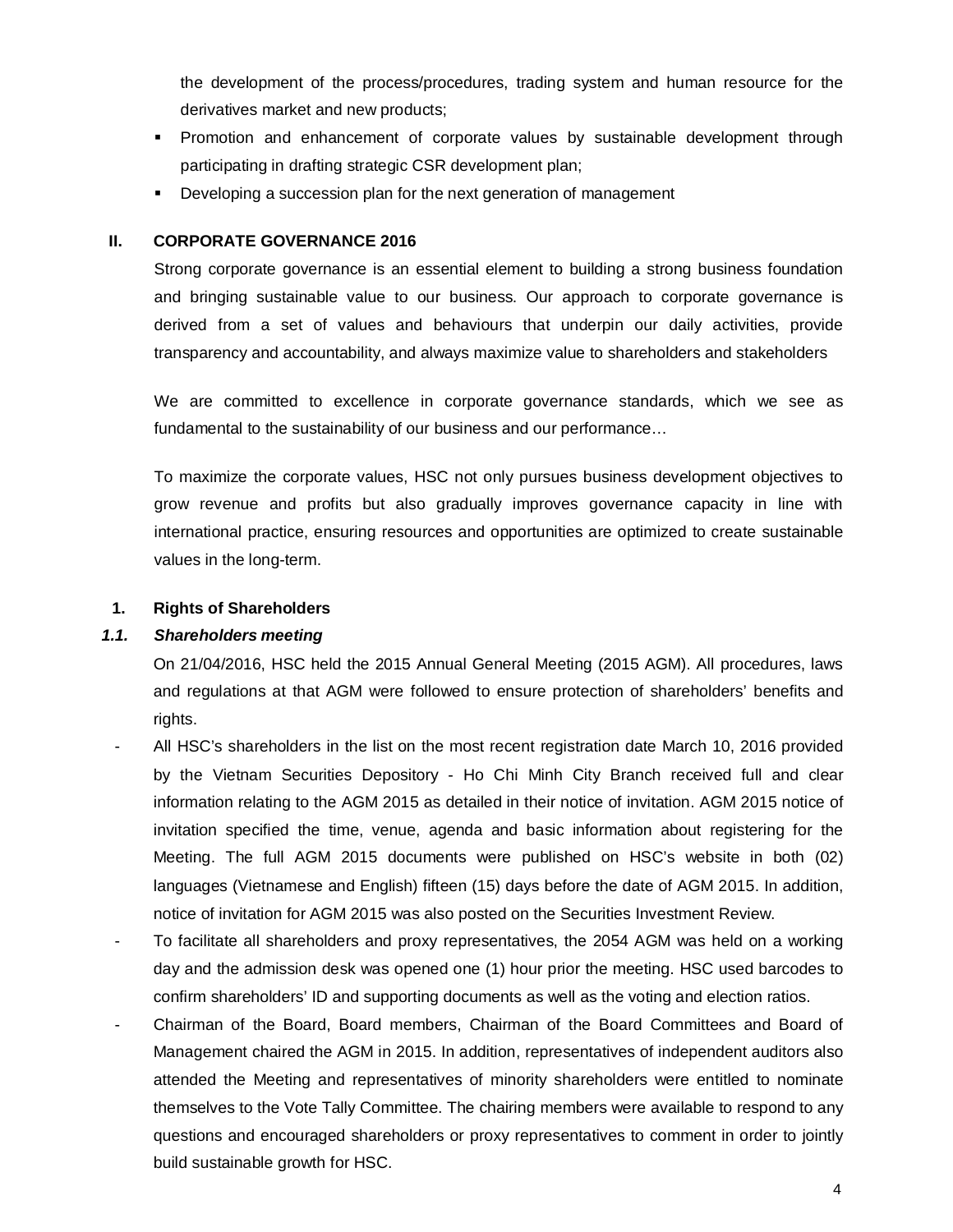Meeting minutes, voting result report and the 2015 AGM Resolutions were published on the HSC website in two (02) languages (English and Vietnamese) within twenty four (24) hours after the AGM.

## *1.2. Dividend Payout*

In line with current practice, seventy percent (70%) of the profit after tax is used to pay annual dividends to shareholders. Depending on the business results in past years, the dividend rate ranged from twelve percent (12%) to twenty percent (20%). HSC always commits to pay at least between these boundaries or even at a higher rate than approved rate at the AGM.

At the 2015 AGM, shareholders approved an ordinary share dividend payment rate of 12% in 2016. The execution plan for the dividend payment in 2016 is summarized as follows:

- The company issued the  $1<sup>st</sup>$  cash dividend advancement in 2016 at a rate of five percent (5%), which was paid to shareholders on 12/01/2017. This was announced by the Board of Directors in Resolution No. 11/2016/NQ-HĐQT dated 12/12/2016.
- **In order to maintain an attractive equity return rate for shareholders, the Board of Directors** will propose a higher rate for second cash dividend payment at AGM 2015 comparing to the approved plan.

#### **2. Shareholders**' **equal rights**

## **2.1.** *Appoint a proxy in the Annual General Meeting of Shareholders*

HSC creates all favorable conditions for shareholders to attend the Annual General Meeting. Where a shareholder is absent and cannot delegate a proxy to attend the AGM, that shareholder has the right to delegate a member of the Board of Directors or Supervisory Board on their behalf and to make decision on all the resolutions and issues discussed at the AGM.

## *2.2 Voting at AGM*

Each shareholder or proxy attending the AGM was given voting cards and voting forms using HSC templates. The voting card and voting form have barcodes so the vote count can be conducted efficiently and accurately. Shareholders use voting cards to vote for resolutions raised at the AGM. Key content for the AGM was sent to shareholders prior to the meeting. Shareholders must confirm their voting by inserting a cross in one of three (3) boxes provided. These boxes are termed "approved", "fail" and "no comment" and the shareholders are required to sign the form to confirm and validate the vote.

# *2.3 Election, discharge, dismissal and addition of members into the Board of Directors and Supervisory Board*

Election, discharge, dismissal and addition of members into the Board of Directors and Supervisory Board must be approved at the AGM.

The selection and appointment of new members to the Board are made in accordance with formal procedures stated clearly and transparently in the Company Charter and Corporate Governance Policies. In the event of composition changes to the Board of Directors during the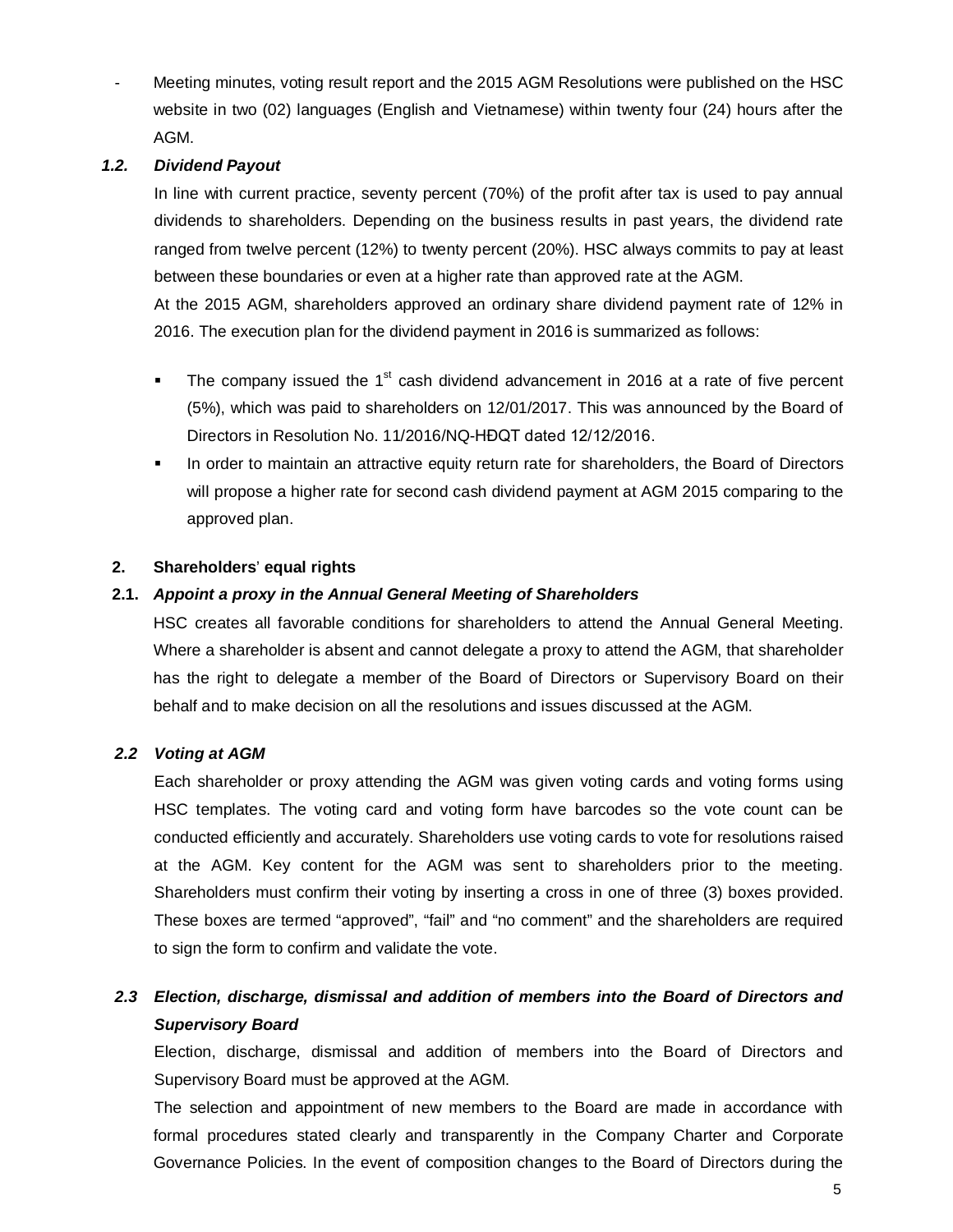middle of member's term, the Board will nominate and appoint the temporary member according to the Company Charter and Corporate Governance Policies. The nomination and appointment will be submitted at the next AGM for ratification.

At AGM 2015, HSC dismissed all members of the BoD/Supervisory Board third term (2010-2015) and elected new BoD/Supervisory Board members of fourth term (2016-2020) in the form of a secret ballot and cumulative voting whereby each individual shareholder or authorized representative thereof has a number of votes equal to the number of shares outstanding held times the number of positions up in the BoD/Supervisory Board for vote or they can dedicate all their votes to one or a number of candidates The list of candidates with attached resumes were posted on the website of the Company seven (07) working days before the date of AGM 2015 so as to give shareholders adequate time to consider qualified candidates for the BoD/Supervisory Board of the upcoming term.

#### **3. Roles of stakeholders**

#### **3.1.** *Relations with stakeholders*

#### *Customers*

HSC is committed to creating the most favorable conditions and optimal products and services to our customers. To maintain the brand of financial service trust and grasp the opportunity to obtain permission to develop the derivatives market and other new products, HSC attempted to prepare the trading system, the process of deploying the product and human resource to be among the first securities companies to offer derivative products and services to customers in a short while with the highest quality and credibility being assured. It is hoped that from 2017, Vietnamese capital market for listed instruments will be complete as other markets including the stock market, bond market and the derivatives market and offer customers of HSC in particular and investors in Vietnam more generally additional attractive opportunities to invest their capital. Besides focusing investment in the derivatives market, HSC also constantly developed new products to cater the needs of different customer segments.

#### *Shareholders*

Long-term and loyal commitments of all HSC's shareholders, regardless of whether it is major, strategic or minority shareholder, is the main source of motivation driving HSC's efforts to bring sustainable investment efficiency to shareholders and maintain the trust "Investing right, investing in HSC" .

HSC ensures equal and non-biased rights without any discrimination whatsoever. All shareholders are entitled to adequate information to make appropriate investment decisions.

#### *Staff*

Corporate culture is the foundation of human development in a company. To foster a culture up to the expectations of the company itself and the majority of employees, we aim to build a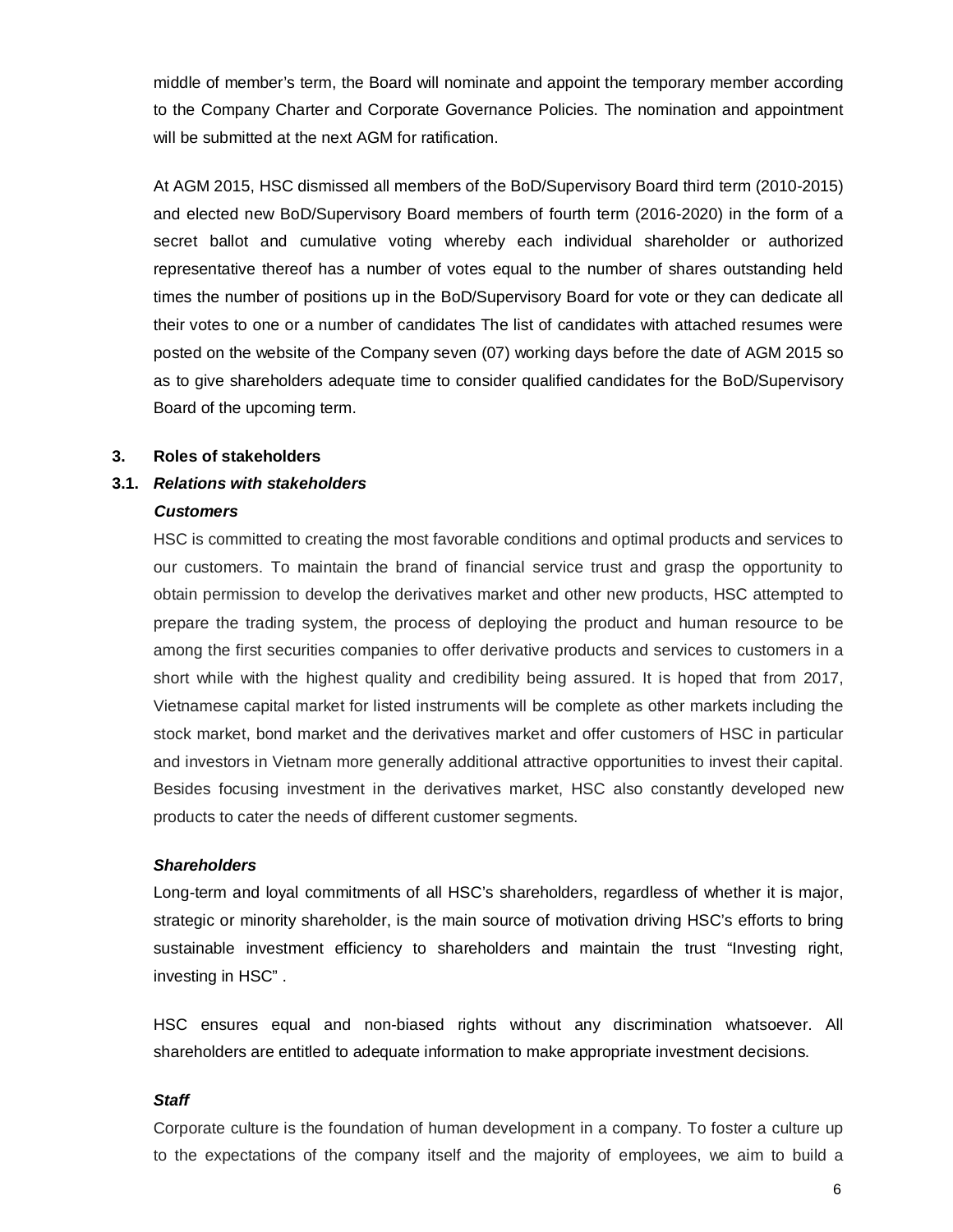corporate culture where professional, qualified and insightful staff are also men of good moral standards who always give compassion to the community.

HSC aims at building a professional, attractive, friendly, efficient workplace and merit-based assessment mechanism in line with the company's vision, code of conduct, and corporate culture to maximize the capacity of the employees for the sustainable development of the enterprise.

Besides, the company encourages employees to seize the opportunity for their own professional development and development of the Company. Opportunities are always there for those who seek and try. We encourage individuals to understand the company, learn the products and current needs so that when opportunity knocks, such insightful understanding of the company will open the door. It is capabilities and attitudes that help you seize the opportunities. With that guiding principles, in 2016, HSC launched cross - sale operations to optimize resources and ensure fast and sustainable growth in the future.

Identifying the right corporate values will help shape the identity and bring positive values to all stakeholders.

#### *Communities*

HSC is dedicated to contributing to all aspects of community development. We endeavour to implement initiatives that have long term positive impacts on all communities in which we live in and work, and also those where we don't. We believe that whilst giving back to communities enhances our corporate image, our driver in community development is simply one of Humanity. Raising community standards is a core objective which we believe will be an essential component of our future success.

#### *Environment (Market)*

We recognize our responsibility to contribute to the development Vietnam's capital markets. We are recognized as a pioneer locally, supporting holistic growth in products, market activity and corporate expansion and therefore fostering goodwill from domestic and foreign observers. We play an active role in shaping the market and the rules by which we are bound, through our interaction and ongoing dialogue with the Regulator. It is a leadership and supporting role that HSC is obligated to fulfil.

#### **3.2.** *Contact channels*

The only current contact point in HSC is the Director of Communications. All questions of the stakeholders will be directed to the departments in charge and then the Director of Communications will represent HSC in answering questions by phone or email.

#### **4. Information Disclosure**

*Policy on information disclosure*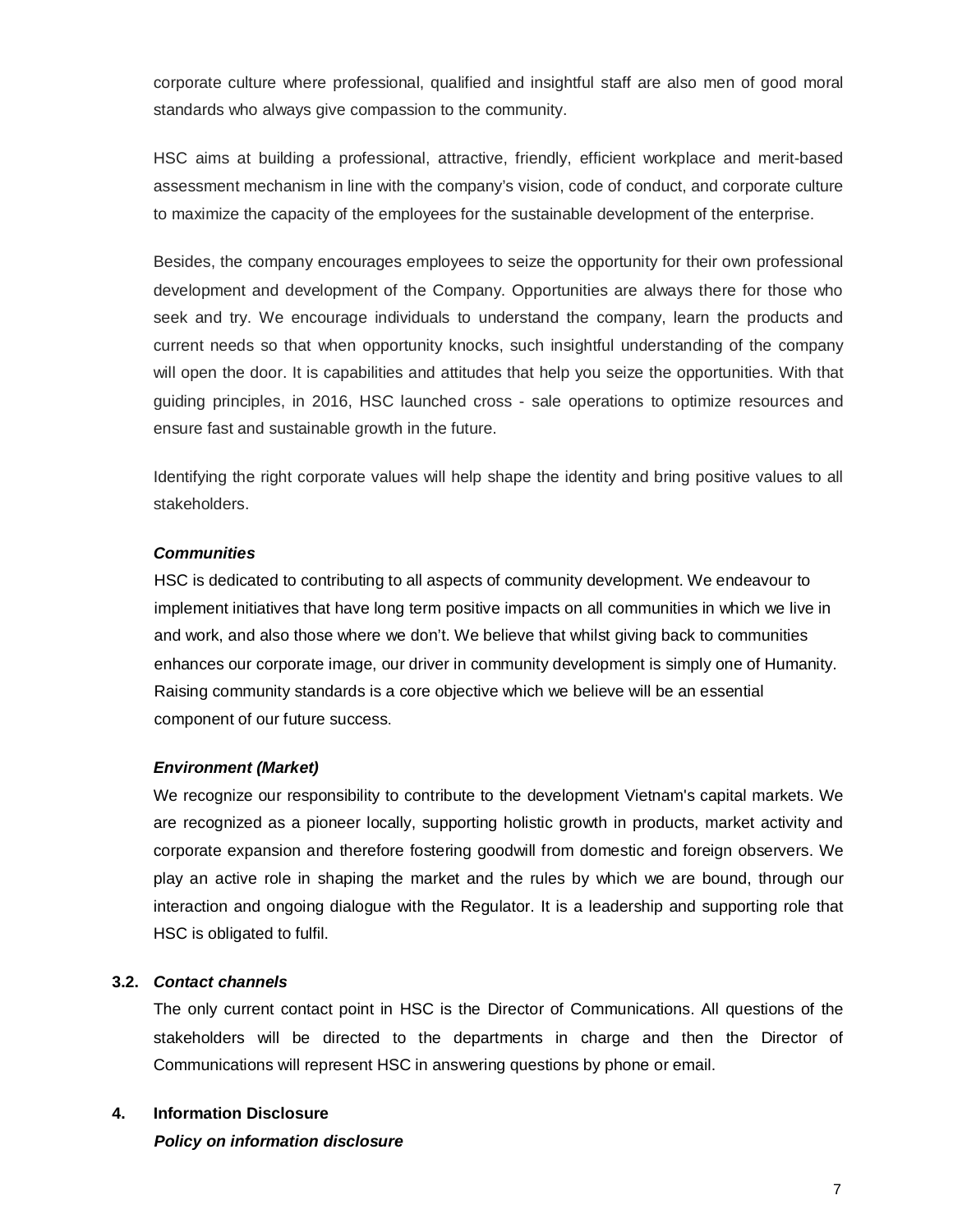Information disclosure policies at HSC comply with all regulations and are aligned with our corporate governance policies. The information HSC discloses is in accordance with the following principles:

- 1. The disclosed information should be accurate, complete, clear and must be disclosed within the agreed time frame;
- 2. The disclosed information must comply with current regulations;
- 3. All stakeholders have the right to access disclosed information;
- 4. Information that may have a significant impact on the share price of HCM, or possibly influence investor decisions, affect shareholder rights, or events occur that may adversely affect the legitimate interests of investors, should be disclosed in timely manner and shall be disclosed in HSC's official website, and to the Ho Chi Minh City Stock Exchanges (HOSE) and the State Securities Commission (SSC).

## **5. Board of Directors**

## *5.1. Board of Directors members and its structure*

In 2016 the Board of Directors has maintained operations in compliance with the Company Charter and corporate governance policies. The Board of Directors consists of seven (7) members. Its structure ensures the balance between members with various skills, knowledge and experience including legal, finance and securities professions with a balance between executive, non-executive and independent members. The names of the persons who have been or are Directors in the reporting period are listed below, along with their shareholding and the voting rights of each member including individuals and representative:

| No. | <b>Full name</b>        |             | <b>Board of Directors' Member</b> | <b>HCM shares ownership %</b> |                |       |
|-----|-------------------------|-------------|-----------------------------------|-------------------------------|----------------|-------|
|     |                         | Independent | Non-                              | <b>Executive</b>              | $\frac{0}{0}$  | $\%$  |
|     |                         |             | executive                         |                               | Representative | Owned |
| 01  | Do Hung Viet            | V           |                                   |                               |                | 0,01  |
| 02  | Le Anh Minh             |             | $\sqrt{}$                         |                               | $15,43$ (**)   | 0,03  |
| 03  | Nguyen Thanh<br>Liem    |             | $\sqrt{ }$                        |                               | $20,63$ (*)    |       |
| 04  | Le Thang Can            |             | $\sqrt{}$                         |                               | $8,84 (*)$     |       |
| 05  | Pham Nghiem<br>Xuan Bac | V           |                                   |                               |                | 0,24  |
| 06  | Johan Nyvene            |             |                                   | V                             | $15.43$ (**)   | 0.40  |
| 07  | Le Hoang Anh            |             | V                                 |                               |                |       |

#### Notes:

*(\*) The percentage of representatives from the HCM Finance and Investment state-owned Company (HFIC), a key state-owned shareholder owning 29.47% of HSC*'*s charter capital.*

*(\*\*) The percentage of representatives from the Dragon Capital Markets Limited (DC), a key foreign shareholder accounting for 30.87% HSC*'*s charter capital.*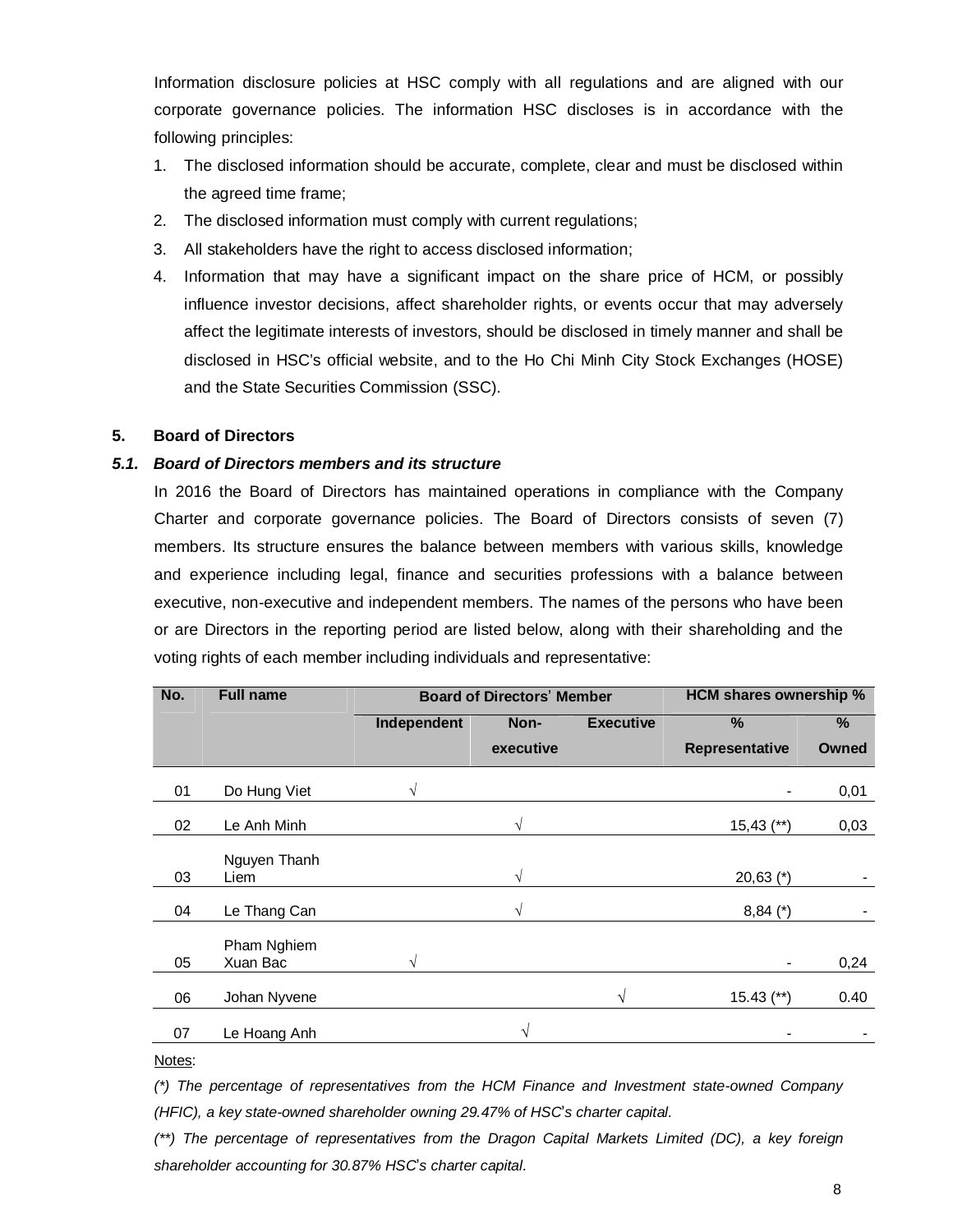#### *5.2. Changes in the BoD members*

On April 21, 2016 when AGM 2015 was held, out of seven (07) members of the Board elected for IV term (2016-2020), six (06) were reappointed and one (01) new members nominated by strategic shareholder DC, i.e. Mr. Le Hoang Anh. Mr. Trinh Hoai Giang, Board member cum Deputy CEO, was no longer a member of the Board as of April 21, 2016.

Changes to the board members of the fourth term (2016 - 2020) were made in line with international practice on BoD structure: minimize the number of part-time executive board members, increase the number of non-executive and independent board members.

#### *5.3. Chairman of the Board of Directors and CEO are separate roles*

The separation between the roles of Chairman and CEO represents independence and a clear division of responsibilities between the Board of Directors and the Board of Management to ensure the division of powers in decision-making process, increase accountability and improve independence of the Board. Powers and duties of the Board Chairman and CEO are stated in the Company's Charter.

Chairman of the Board is an independent member who served as the Company's CEO since its establishment. He was appointed in 2007 and currently siiting on the Board of the fourth term.

#### *5.4. Roles and responsibilities of the Board of Directors*

In accordance with the provision of Enterprise Law and the Company Charter, the Board of Directors is the governing body of HSC, which has ultimate decision-making authority, and it is empowered on behalf of the Company to carry out its duties and fulfil its obligations to the shareholders, which are not necessarily under the jurisdiction of the AGM.

In carrying out its duties, the Board of Directors must comply with all laws, the Company Charter and resolution made at the AGM. In the event decisions made by the Board contradict the law or Company Charter, thereby causing damage to the Company, the members who voted in favour of for these decisions are jointly and individual liable for any damages.

#### *5.5. Activities of the Board of Directors*

The BoD summoned eleven (11) meetings in 2016 including four (04) direct meetings and seven (07) meetings in the form of written consultation. Notice of invitation and the agenda of the direct meetings were emailed to BoD members at least fifteen (15) days and meeting documents to be sent at least five (05) days before the meeting. As for written consultation via email, contents consulted are presented in detail in the proposals and deadline for response is no later than seven (07) days after the date of sending the proposals.

At the meetings, the Board approves business results for each quarter, makes market commentary and reviews the strategic plan for the next quarter, and approves other issues under their mandate. Periodically at the first meeting of the fiscal year, the Board assesses the situation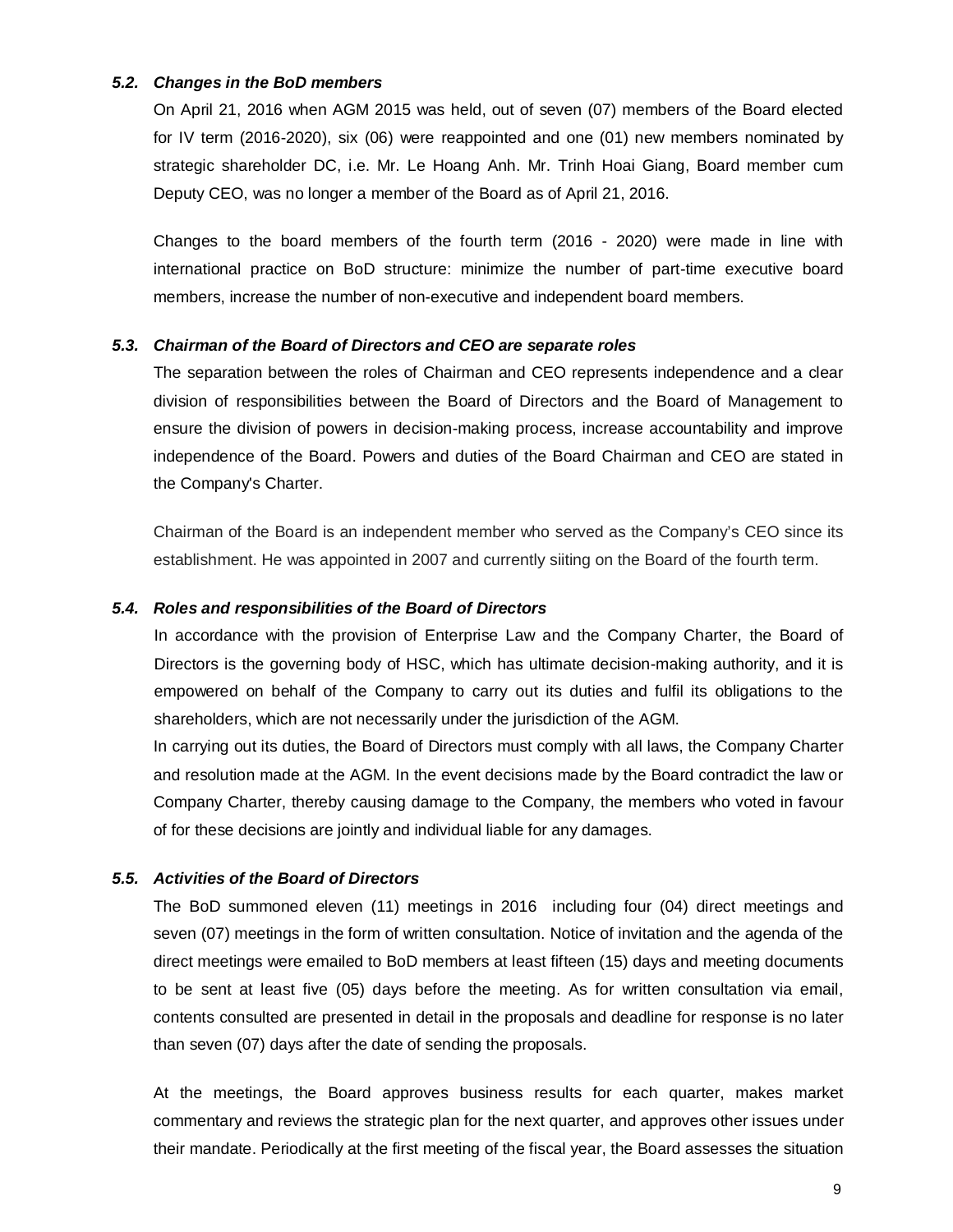of domestic and international market, thereby reviewing the Company's vision and mission in light of the current context.

The resolution is only adopted when over one-half (1/2) of the total number of participants agree. The list of members attending Board meetings in 2016 is as follows:

| No. | <b>Member</b>               | <b>Position</b>  | Date of<br>appointme<br>nt | Date of<br>resignatio<br>n | <b>Numb</b><br>er of<br><b>Board</b><br>meeti<br>ngs<br>attend<br>ed | <b>Attendan</b><br>ce ratio | <b>Reasons for not</b><br>attending                                          |
|-----|-----------------------------|------------------|----------------------------|----------------------------|----------------------------------------------------------------------|-----------------------------|------------------------------------------------------------------------------|
| 01  | Mr. Do Hung Viet            | Chairman         | April 21,<br>2016          |                            | 11/11                                                                | 100%                        | Re-appointed on April<br>21, 2016                                            |
| 02  | Mr. Le Anh Minh             | Vice<br>Chairman | April 21,<br>2016          |                            | 11/11                                                                | 100%                        | Re-appointed on April<br>21, 2016                                            |
| 03  | Mr. Nguyen Thanh<br>Liem    | Vice<br>Chairman | April 21,<br>2016          |                            | 11/11                                                                | 100%                        | Re-appointed on April<br>21, 2016                                            |
| 04  | Mr. Pham Nghiem<br>Xuan Bac | Member           | April 21,<br>2016          |                            | 11/11                                                                | 100%                        | Re-appointed on April<br>21, 2016                                            |
| 05  | Mr. Le Thang Can            | Member           | April 21,<br>2016          |                            | 11/11                                                                | 100%                        | Re-appointed on April<br>21, 2016                                            |
| 06  | Mr. Johan Nyvene            | Member           | April 21,<br>2016          |                            | 11/11                                                                | 100%                        | Re-appointed on April<br>21, 2016                                            |
| 07  | Mr. Le Hoang Anh            | Member           | April 21,<br>2016          |                            | 7/11                                                                 | 64%                         | Appointed on April 21,<br>2016 and did not<br>attend due to business<br>trip |
| 08  | Mr. Trinh Hoai<br>Giang     | Member           | April 08<br>,2011          | April 21,<br>2016          | 3/11                                                                 | 27%                         | Resigned on April 21,<br>2016                                                |

## **Board of Directors meetings in 2016**

## **Contents adopted in the Resolution of the Board of Directors**

## **Business results and business plan**

- Projections of business results 2015 (Resolution 01/2016)
- Adjustment of profit after tax in the business plan 2016 (Resolution 03/2016)
- Projections of business results first 6 months of 2016 (Resolution 06/2016)
- Projections of business results first 9 months of 2016 (Resolution 09/2016)

## **Risk management**

- $\triangleright$  Adjustment of the total value of margin lending (Resolution 01/2016)
- $\triangleright$  Adjustment of Section 4.2, Article 4 of the Operating Principles of the Risk Management Committee (Resolution 01/2016)
- $\triangleright$  Approval of the proposal to raise credit lines in banks (Resolution 01/2016, Resolution 02/2016, Resolution 03/2016, Resolution 05/2016, Resolution 06/2016, Resolution 07/2016, Resolution 08/2016, Resolution 09/2016)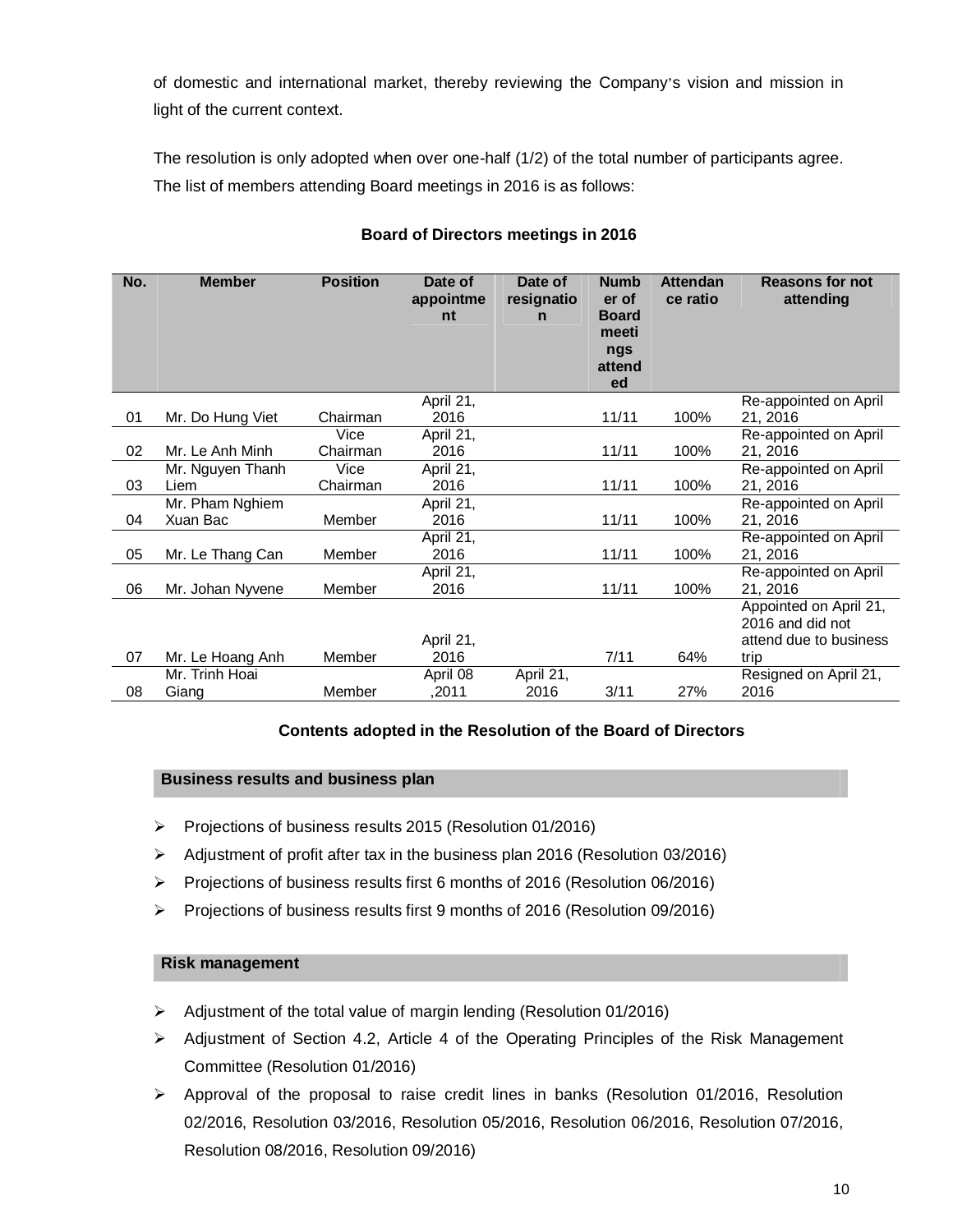#### **Corporate governance**

- $\triangleright$  Agreement on the date AGM 2015 (Resolution 01/2016)
- Approval of the time, venue and agenda for AGM 2015 and the main contents of the report to be submitted to the AGM 2015 (Resolution 02/2016)
- Adjustment of the agenda for AGM 2015 (Resolution 03/2016)
- $\triangleright$  Approval of the proposal by the Board of Management submitted to the General Meeting of Shareholders regarding HSC's engagement in the derivative securities market (Resolution 03/2016)
- Approval in principle of the ESOP 2016. Board Executive Board proposal regarding ESOP 2016 plan submitted to the General Meeting of Shareholders for approval (Resolution 03/2016)
- $\triangleright$  Approval of some basic criteria for ESOP 2016 (Resolution 06/2016)
- $\triangleright$  Approval of the structure of the Board of Directors (Resolution 06/2016)
- $\triangleright$  Approval of the structure of the Board Risk Management Committee, Internal Audit Committee and Remuneration Committee (Resolution 06/2016)
- $\triangleright$  Approval of Policy on Authority (Resolution 09/2016)
- Approval of operating principle of the Board of Management (Resolution 09/2016)
- $\triangleright$  Agreement on amending and supplementing the Company's Charter after the Circular replacing Circular No. 121/2012 / TT-BTC is issued (Resolution 03/2016)
- $\triangleright$  Agreement on raising the foreign investor's ownership ratio after the Decree regulating "Conditions of Securities Investment and Business Operation" is issued (Resolution 03/2016)
- Approval of the relocation of Hanoi Branch (Resolution 10/2016)

## **Other issues**

- $\triangleright$  Agreement on the rate of job allowance deductibles for employees in 2015 (Resolution 01/2016)
- $\triangleright$  Approval of the 1st advance dividend in 2016 in cash at the rate of 5% (Resolution 11/2016)
- $\triangleright$  Approval of selecting Ernst & Young Vietnam Ltd. as the audit firm for financial year 2016 (Resolution 04/2016)

## *5.6. Activities of non-executive, independent members of the Board of Directors*

Compliance with regulations on the proportion of independent and non-executive members can ensure objective and independent decision making. The current structure of the HSC board members is balanced between the executive, part-time members and non-executive, independent members, at least 1/3 of who are independent members.

In referencing the current regulations and international practice applicable to listed companies on the independence of the Board members, HSC Board found that although the two (02)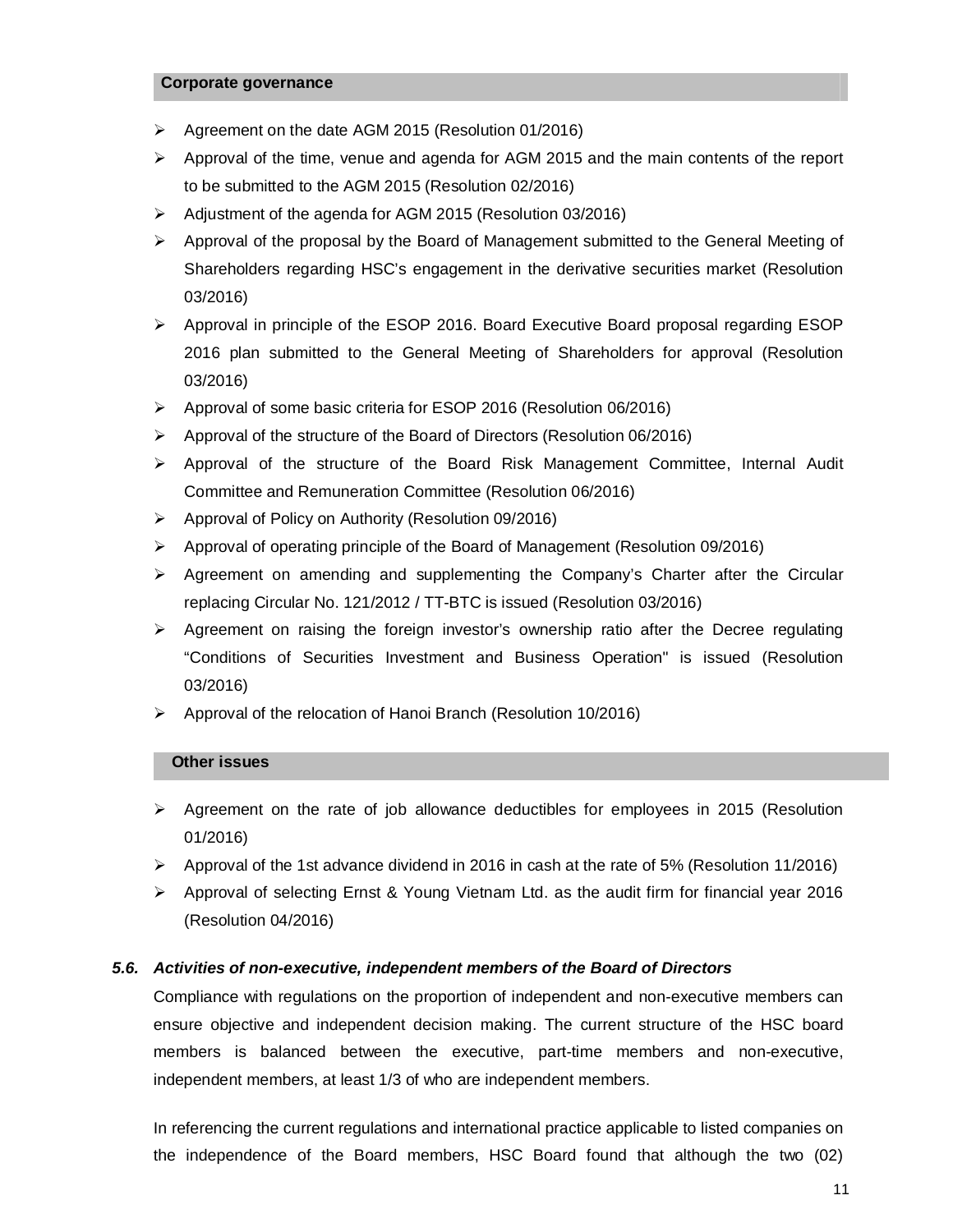independent members of the Board, namely Mr. Do Hung Viet and Mr. Pham Nghiem Xuan Bac have been siting on the Board for over nine (09) years but they do not take advantage of such long lasting relation to alter the independence of decision making process and continue to make valuable contributions to the development of the company. Therefore, it is deemed that the two (02) members still comply with current regulations on independent Board members.

Independent and non-executive members are mostly members of the Board Committees. As a matter of fact, besides general duties as the Board members, they also undertake assignments under their Committees.

## *5.7. The Board Committees*

Two Committees namely Board Risk Management Committee and Board Audit Committee are established under the BoD. In 2016, the Board officially established the Board Remuneration Committee.

These committees are tasked with advising and assisting the Board in maintaining and enhancing internal control operations of the Company. All three committees are comprised of independent, non-executive and executive members. They were selected based on qualifications and experience as well as contributions to the committee:

| No. | <b>Name</b>          | <b>Position</b>               | <b>Board Risk</b> | <b>Board</b>     | <b>Board</b>     |
|-----|----------------------|-------------------------------|-------------------|------------------|------------------|
|     |                      |                               | <b>Management</b> | <b>Internal</b>  | <b>Remunerat</b> |
|     |                      |                               | <b>Committee</b>  | <b>Audit</b>     | <b>ion</b>       |
|     |                      |                               |                   | <b>Committee</b> | <b>Committee</b> |
|     |                      | Chairman                      |                   | Chairman         |                  |
| 01  | Mr. Do Hung Viet     | Independent Board member      |                   |                  |                  |
|     |                      | Vice Chairman                 | Chairman          |                  | Chairman         |
| 02  | Mr. Le Anh Minh      | Non-executive Board member    |                   |                  |                  |
|     |                      | Member                        |                   |                  |                  |
| 03  | Mr. Le Thang Can     | Non-executive Board member    |                   |                  |                  |
|     |                      | Member                        |                   |                  |                  |
| 04  | Mr. Le Hoang Anh     | Non-executive Board member    |                   |                  |                  |
|     |                      | Member                        |                   |                  |                  |
| 05  | Johan Nyvene         | <b>Executive Board member</b> |                   |                  |                  |
|     |                      |                               |                   |                  |                  |
| 06  | Mr. Vo Van Chau      | Supervisory Board<br>Head of  |                   |                  |                  |
|     |                      | Member                        |                   |                  |                  |
| 07  | Ms. Dang Nguyet Minh | Member of Supervisory Board   |                   |                  |                  |

## *5.8. Activities of the Committees under the Board of Directors*

## **1. Board Risk Management Committee**

Risk Management Committee is responsible for advising the Board in issuing the strategies, processes, and policies related to risk management of the Company. Risk Management Committee is also tasked with analyzing and providing warnings about the prudential thresholds in the face of potential risks and proposing preventive measures; analyzing and determining the overall risk level of the company, setting risk appetite and risk tolerance in specific business lines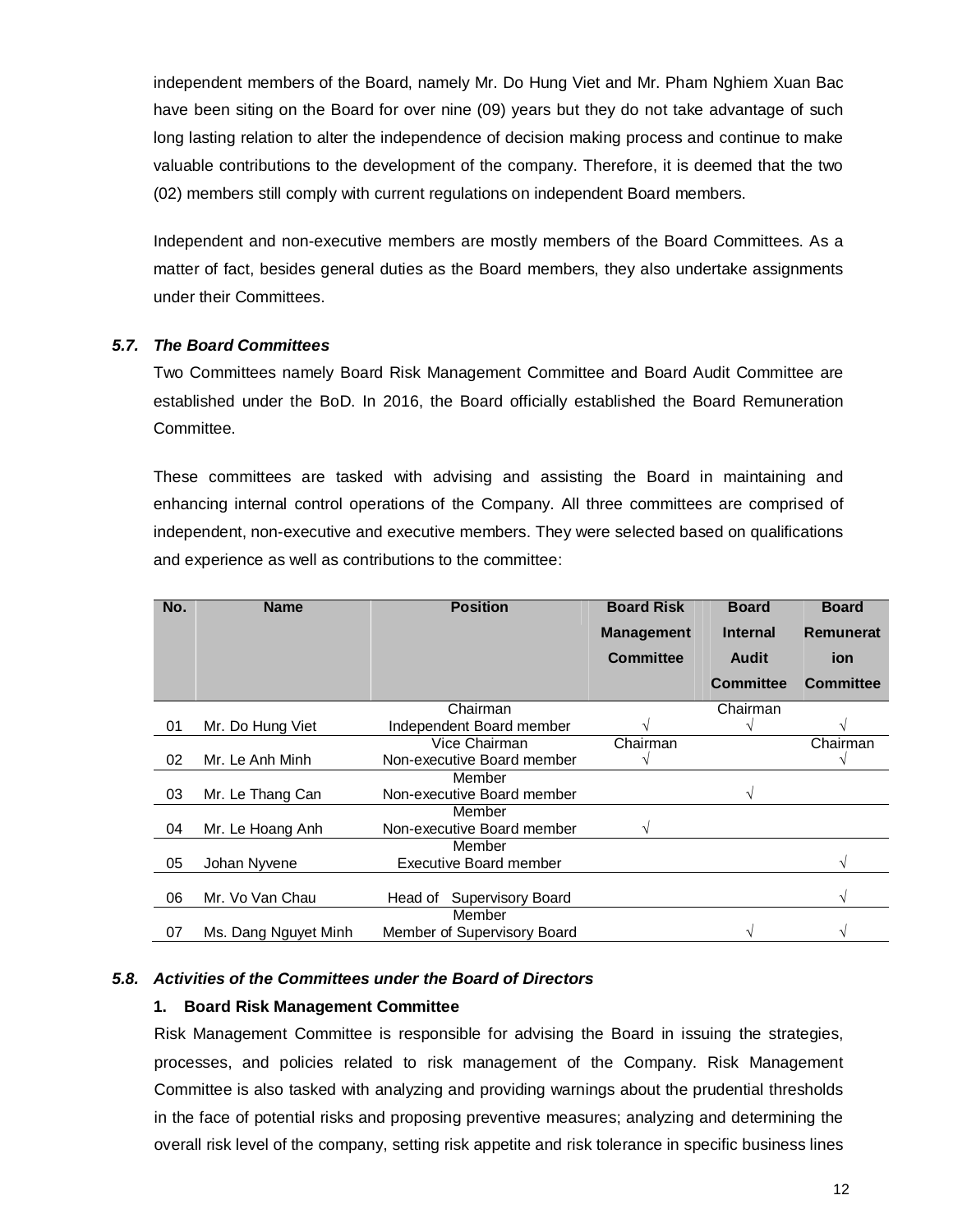as well as the overall business operations of the Company, and overseeing the implementation of policies in the company, reviewing funding, liquidity and capital raising the company. Risk Management Committee shall be responsible for reviewing and deciding on changes to the organizational risk management structure of the company to comply with the requirements for risk management of the authorities. In addition, Risk Management Committee also needs to evaluate the performance of the Chief Risk Officer.

Activities of the Risk Management Committee:

- In 2016, the Risk Management Committee approved the Delegation of Authority Policy and Terms of Reference for the Management Board prepared by the Risk Management Department before submitting to the Board of Directors for adoption. The Risk Identification and Escalation Policy for the whole company and the Margin Lending Risk Management & Reporting Escalation Policy have also been issued following the approval of the Board of Management, Risk Management Committee and Board of Directors. On a quarterly basis, the Risk Management Department will send a report on significant risks identified in the quarter along with an action plan and monitoring results to the Risk Management Committee.
- On a monthly basis, the Risk Management Department will send a report on transactions carried out during the month to Risk Management Committee.
- The Risk Management Committee shall summon a meeting to approve the transactions under their mandate.
- Changes to the composition of the Risk Management Committee: Mr. Le Hoang Anh BoD Member, appointed to the Risk Management Committee from 28/06/2016 in place of Mr. Pham Nghiem Xuan Bac.

## **2. Board Audit Committee**

The Board Audit Committee was founded in early 2014. The Board Audit Committee acts in accordance with the Terms of Reference and Charter which have been approved by the Board of Directors.

Board Audit Committee has completed the joint internal audit contract with KPMG Vietnam Ltd. for the period of three (03) years from 2014 to the end of 2016. From 2017 onwards, HSC will have independent Internal Audit Department, reporting directly to the Board Audit Committee under the Board of Directors.

Activities of Intenal Audit Department and Follow-up of Internal Audit Findings :

In 2016, the Internal Audit Department has issued the following audit reports:

- Anti-money laundering review report
- Institutional client brokerage
- **IF Internal Audit Follow-up**
- Treasury management / Proprietary trading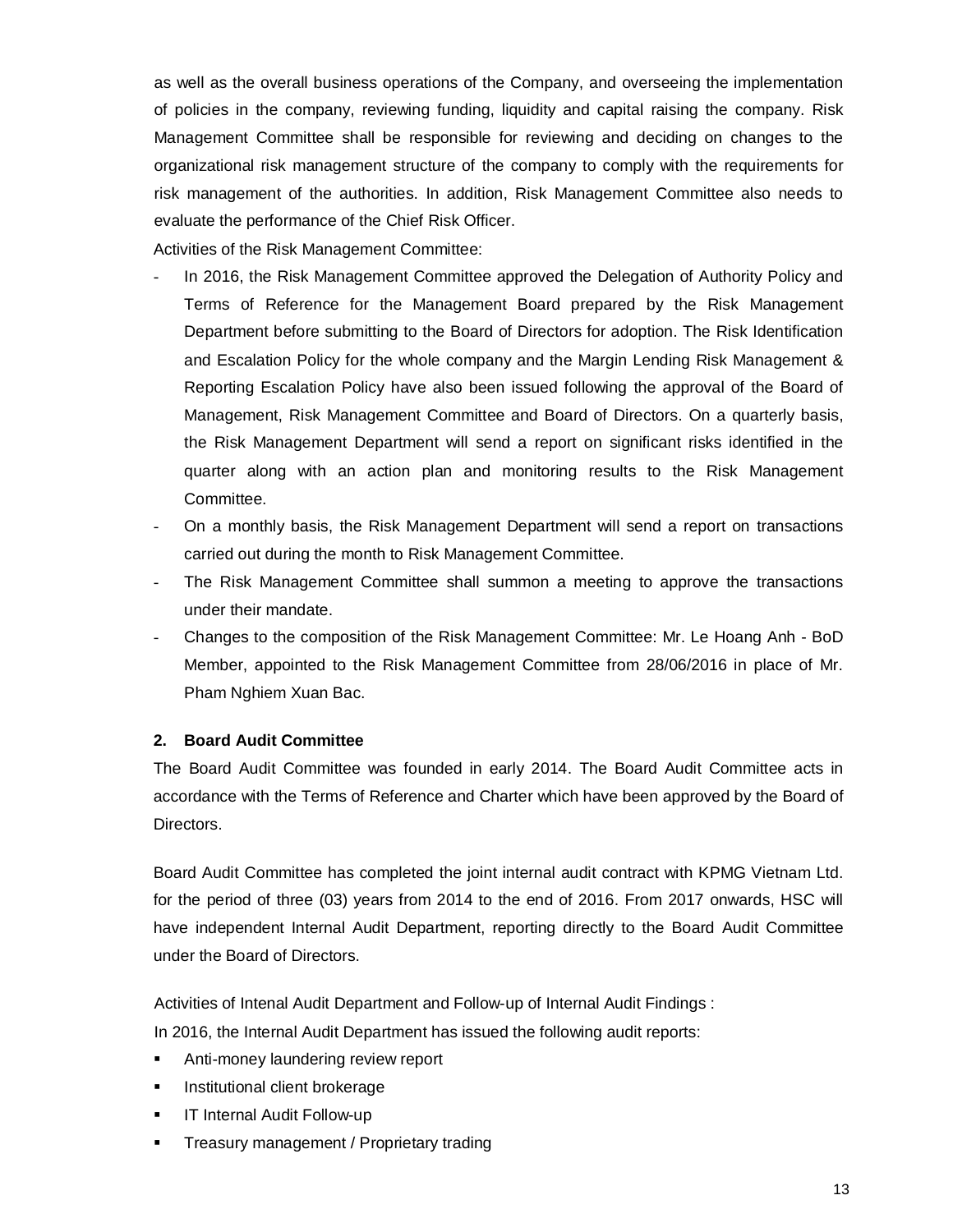- Accounting and financial reporting
- Private Client brokerage Internal Audit Follow-up

Currently the Internal Audit Department is conducting audits on the following processes:

- Human resource management
- Margin Lending Internal Audit Follow-up
- Institutional client brokerage Internal Audit Follow-up

Audit Projects Progress Report and Follow-up reports on the internal audit findings were reported in the periodic meetings of the Board Audit Committee.

## **3. Board Remuneration Committee**

The Board Remuneration Committee was officially established under Resolution No. 06/2016 / NQ-HDQT dated June 27, 2016 and is in the process of developing Operating principles and the Charter of the Committee to submit to the Board for approval.

The Board Remuneration Committee is tasked with advising and proposing remuneration and other benefits of the members of BoD, Supervisory Board and Board of Management; reviewing the annual budget plan on staff to be submitted to the Board of Directors for approval and deciding on the ESOP for selected employees of the Company.

## *5.9. Participation of the Board of Director members in corporate governance programs*

All members of the Board of Directors and Supervisory Board participated in "Corporate governance" training course as prescribed in Article 34 of the Circular 121/2012 / TT-BTC dated July 26, 2012 of the Ministry of Finance, except for Mr. Pham Nghiem Xuan Bac due to some constraints. The company will arrange reasonable time for Mr. Pham Nghiem Xuan Bac to join such training course on corporate governance in the near future

Besides, Chairman and representatives of HSC Board of Directors also attended workshops on corporate governance in 2016, notably the workshop on "Enterprise Law 2014: New regulations on Corporate Governance and applicability for Vietnam enterprises" updating businesses of issues related to Corporate Governance regulations in the new Enterprise Law and introducing regional and international practice on corporate governance jointly held by Deloitte Vietnam Limited and International Finance Corporation (IFC) in collaboration with the Hanoi Stock Exchange (HNX) and Ho Chi Minh City Stock Exchanges (HOSE) In June 2016.

# *5.10. Briefing Orientation of the Company and necessary information provided to newly appointed board members*

The Board of Directors requires that each newly appointed board members commits to continue improving knowledge and skills in the area of operations of the Company in order to better understand the operation of the company and contribute effectively to the sustainable development of the company, through the document giving overview of the company's activities,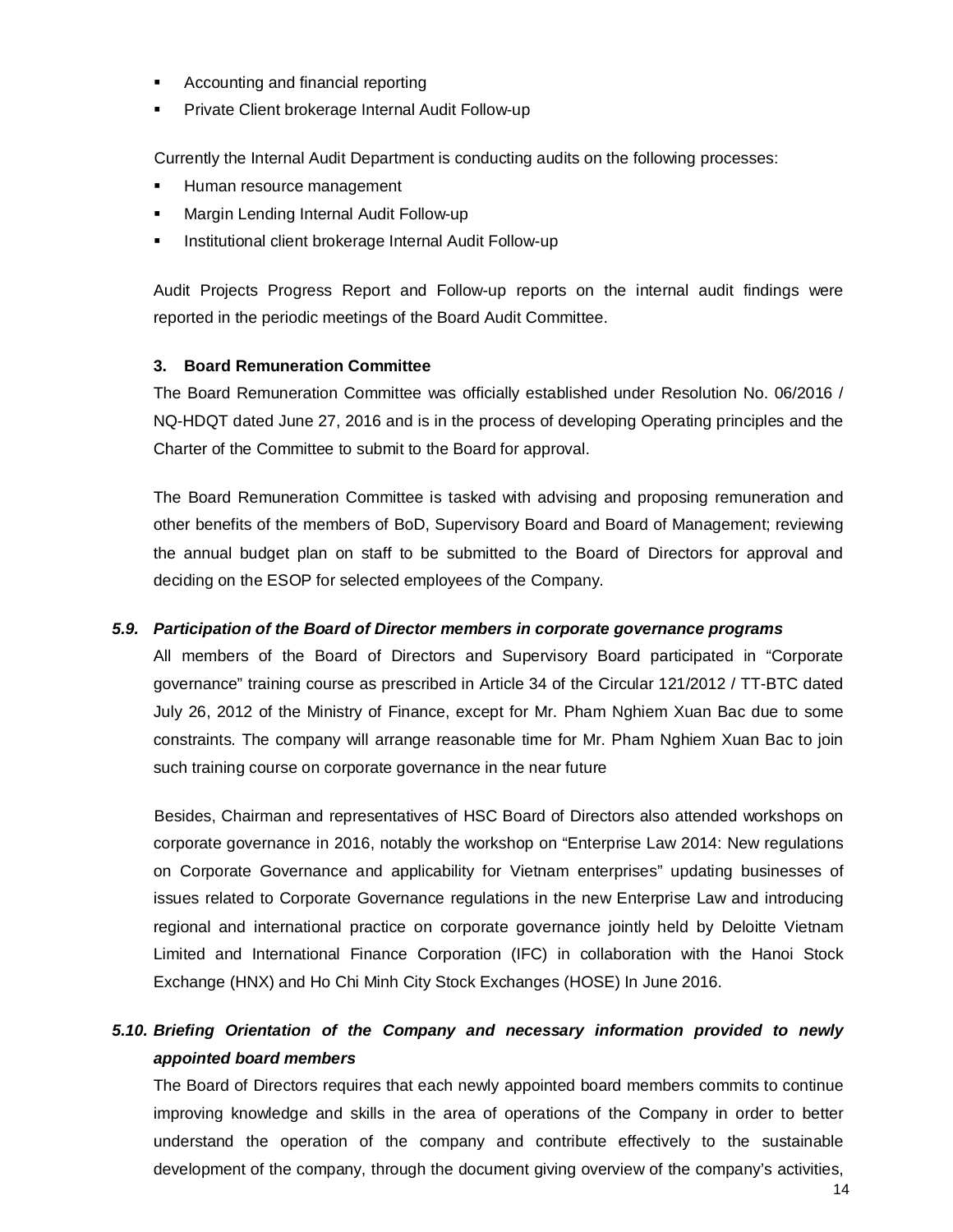namely annual reports and direct meetings or email communication with all the members or the Secretary of the Board.

## *5.11. Assessment of operational effectiveness of the Board of Directors*' *performance*

The Board of Directors has taken several steps to improve corporate governance and align our standards with current regulations and international practice. For example:

- Carried out activities appropriate to the Company Charter, ensuring that regular meeting were held and that all Board members attended the meetings
- Clearly defined the roles of independent and non-executive members were clearly defined in order to maximize interests of all shareholders
- Supervised the implementation of the Board of Directors' decisions and resolutions at the AGM;
- Directed and supervised the implementation of various important projects at HSC, including those relating to risk management, internal audit, improvements in business processes, developing derivatives market and new products.
- Monitor the Board Committees to ensure compliance with the Operating principles and Company Charter.

# **6. Transactions, remuneration and benefits of the Board of Directors, Management Team and Supervisory Board**

## *6.1. Remuneration of the Board of Directors and Supervisory Board*

The operating fund of HSC's Board of Directors and Supervisory Board in 2016 amounts to one point two percent (1.2%) of profit after tax, as approved at the AGM 2015.

Quarterly remuneration payments to members of the Board of Directors and Supervisory Board comply with Resolution 12/2011/NQ-HĐQT, dated 21/12/2011, which covers the approval of remuneration for the Board of Directors and Supervisory Board.

## **Remuneration of the Board of Directors**' **members in 2016**

*Unit: VND* **No. Name Position Specialization Executive role Remuneratio n per month (after tax) Note** 01 Do Hung Viet Chairman √ Salary employing 02 Le Anh Minh **Vice** Chairman 10.000.000 03 Nguyen Thanh Liem Vice Chairman 10.000.000 04 Pham Nghiem<br>Xuan Bac Member 10.000.000 05 Le Thang Can Member 10.000.000 10.000.000 06 Johan Nyvene Member  $\sqrt{2}$ Salaried employee 07 Le Hoang Anh Member 10.000.000 10.000.000 Appointed 21/04/2016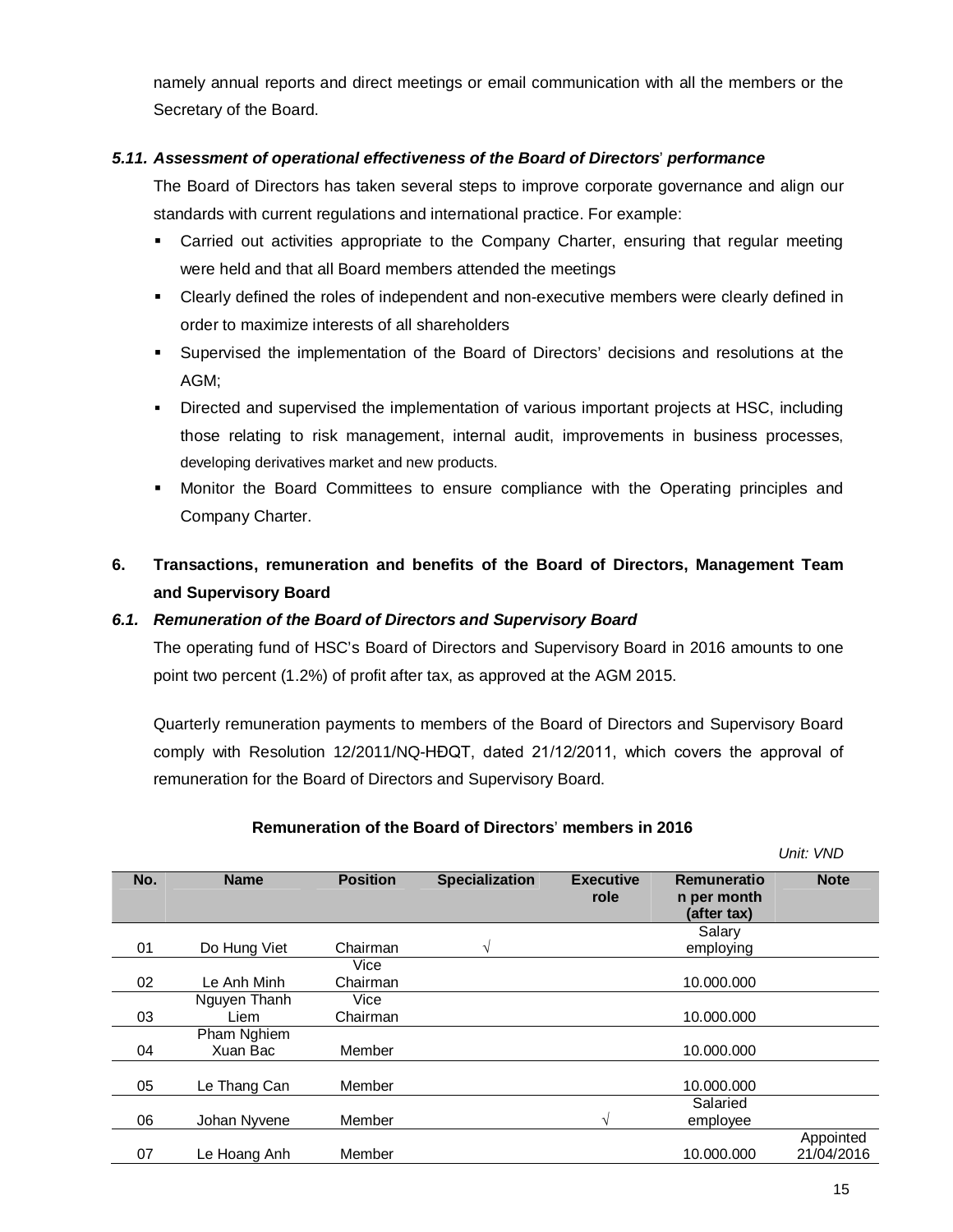| No. | <b>Name</b>      | <b>Position</b> | <b>Specialization</b> | <b>Executive</b><br>role | Remuneratio<br>n per month<br>(after tax) | <b>Note</b> |
|-----|------------------|-----------------|-----------------------|--------------------------|-------------------------------------------|-------------|
|     |                  |                 |                       |                          | Salaried                                  | Resigned    |
| 08  | Trinh Hoai Giang | Member          |                       |                          | employee                                  | 21/04/2016  |

#### **Remuneration of the Supervisory Board members in 2016**

*Unit: VND*

| No. | <b>Name</b>      | <b>Position</b> | <b>Remuneration per month</b><br>(after tax) |  |
|-----|------------------|-----------------|----------------------------------------------|--|
| 01  | Vo Van Chau      | Chairman        | 10.000.000                                   |  |
| 02  | Doan Van Hinh    | Member          | 6.000.000                                    |  |
| 03  | Dang Nguyet Minh | Member          | 6.000.000                                    |  |

B

ased on the remuneration presented above and the prevailing number of members of the Board of Directors and Supervisory Board at certain times, the payment of remuneration and operating expenses to the members of the Board of Directors and Supervisory Board specifically are detailed as below.

## **Table detailing remuneration and operating expenses of the Board of Directors and Supervisory Board in 2016**

| No. | Content                                                                                                 | Amount<br>(VND)                  |
|-----|---------------------------------------------------------------------------------------------------------|----------------------------------|
| 01  | Operating fund of the Board of Directors and Supervisory Board at the<br>beginning of 2016              | 697.149.329                      |
| 02  | Operating fund of the Board of Directors and Supervisory Board in 2015<br>(1% of 2014 profit after tax) | 2.559.721.203                    |
|     | Operating expenses of Board of Directors and Supervisory Board                                          | 3.127.116.738                    |
| 03  | 1. Remuneration of the Board of Directors & Supervisory Board in 2015<br>2. Other operating expenses    | 992.666.656 (*)<br>2.134.450.082 |
| 04  | Operating fund of the Board of Directors & Supervisory Board carried<br>forward at the end of 2016      | 129.753.794                      |

## Ghi chú**:**

*(\*)Total remuneration of the Board of Directors was VND 633,333,328 and Supervisory Board was VND 293,333,332 (including personal income tax). The spending on remuneration for the Board increased by 13% compared to 2015 due to the appointment of Mr. Le Hoang Anh from April 21, 2016 and incurrence of remuneration from quarter 2/2016. In 2015, Mr. Trinh Hoai Giang concurrently acted like a member of the Board and Deputy CEO so he only received salaries, not remuneration for being a Board member.*

## *6.2. Regulation of bonuses to the Board of Directors and Supervisory Board*'*s members:*

Besides the regulation of remuneration to the members of the Board of Directors and Supervisory Board as presented above, the independent and non-executive members of the Board of Directors and Supervisory Board do not receive any amount as bonuses from the Company bonus & welfare funds.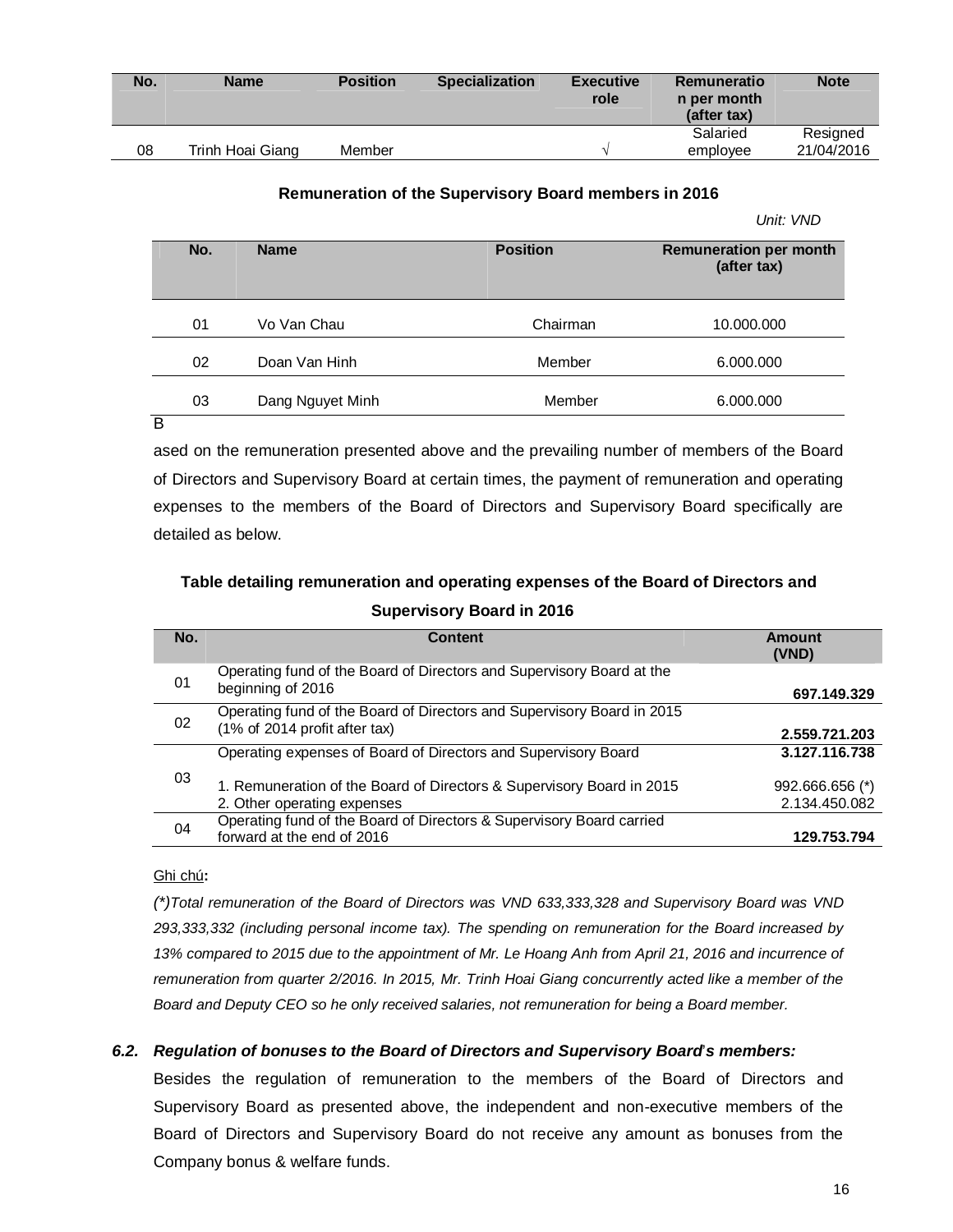## *6.3. Regulation on benefits to the members of the Board of Directors and Supervisory Board*

Currently, the Company' business expenses benefits (including those relating to the use of company cars; telephones; social, medical and other insurance; the annual health check, and other items specified in the Company's policies) and other benefits in internal policies are only applicable to the Chairman of the Board of Directors. Only business travel expenses from other members of the Board of Directors and Supervisory Board are charged to the Company (if incurred).

## *6.4. Share trading transactions of internal shareholders*

In 2016, HSC recorded the following transactions of HCM shares with respect to internal shareholders:

| No. | <b>Name</b>                | <b>Relationship</b><br>with internal<br>shareholders                                        |                                | Number of shares<br>owned initially |                                      | Number of shares<br>owned at the end<br>period | Reasons for increase,<br>decrease (purchase, sell,<br>convert, reward)                                                                  |
|-----|----------------------------|---------------------------------------------------------------------------------------------|--------------------------------|-------------------------------------|--------------------------------------|------------------------------------------------|-----------------------------------------------------------------------------------------------------------------------------------------|
|     |                            |                                                                                             | <b>Numb</b><br>er of<br>shares | $(\%)$                              | <b>Number</b><br><b>of</b><br>shares | $(\%)$                                         |                                                                                                                                         |
| 01  | Resonance<br><b>JSC</b>    | Company<br>related to Pham<br>Nghiem Xuan<br>$Bac - Member$<br>of the Board of<br>Directors | 481.672                        | 0.38                                | 481.672                              | 0.38                                           | Registered to buy 200,000<br>shares from 25/03/2016 to<br>22/04/2016, but not yet<br>purchase due to<br>inappropriate shares' price.    |
| 02  | Pham<br>Nghiem Xuan<br>Bac | Member of the<br><b>Board of Directors</b>                                                  | 360,000                        | 0,28                                | 300.000                              | 0.24                                           | Registered to sell 100,000<br>shares from 06/09/2016 to<br>05/10/2016, but sold<br>60,000 shares due to<br>inappropriate shares' price. |

## *6.5. Transactions with related parties, major shareholders, internal stakeholders and their related parties*

| No. | <b>Relationship</b><br><b>Related</b><br>parties |             | Headquarter            | Date of<br>transaction | <b>The Board</b><br>οf         | Quantity, percentage of<br>shares after transactions |            |
|-----|--------------------------------------------------|-------------|------------------------|------------------------|--------------------------------|------------------------------------------------------|------------|
|     |                                                  |             |                        |                        | <b>Directors</b><br>resolution |                                                      |            |
|     |                                                  |             |                        |                        | No.                            | Quantity                                             | Percentage |
|     |                                                  |             | Room1501, $15^{\rm m}$ |                        | No.                            |                                                      |            |
|     | Dragon                                           |             | Floor, Me Linh Point,  |                        | 08/2014/N                      |                                                      |            |
|     | Capital                                          |             | No 02 Ngo Duc Ke       |                        | Q-HDQT                         |                                                      |            |
|     | Markets                                          | Strategic   | Street, District 1,    |                        | dated                          |                                                      |            |
| 01  | Limited (DC)                                     | shareholder | <b>HCMC</b>            | 12/2016                | 03/10/2014                     | 39,278,810                                           | 30.87      |

#### *Note:*

*HSC and DC signed contract on providing consultancy services about business processes, in which DC supports HSC on market research, corporate finance, institutional brokerage, merger and acquisition. The contract term is three (03) years from 2014 to 2016 and consultancy fees for 2016 were VND 9,618,991,691 (VAT included).*

All contents of the report of the Board of Directors are presented. On behalf of the Board of Directors, I would like to thank to Shareholders, Customers, Partners and Employees of HSC who have tried their best to overcome the challenges and to complete the company's mission successfully.